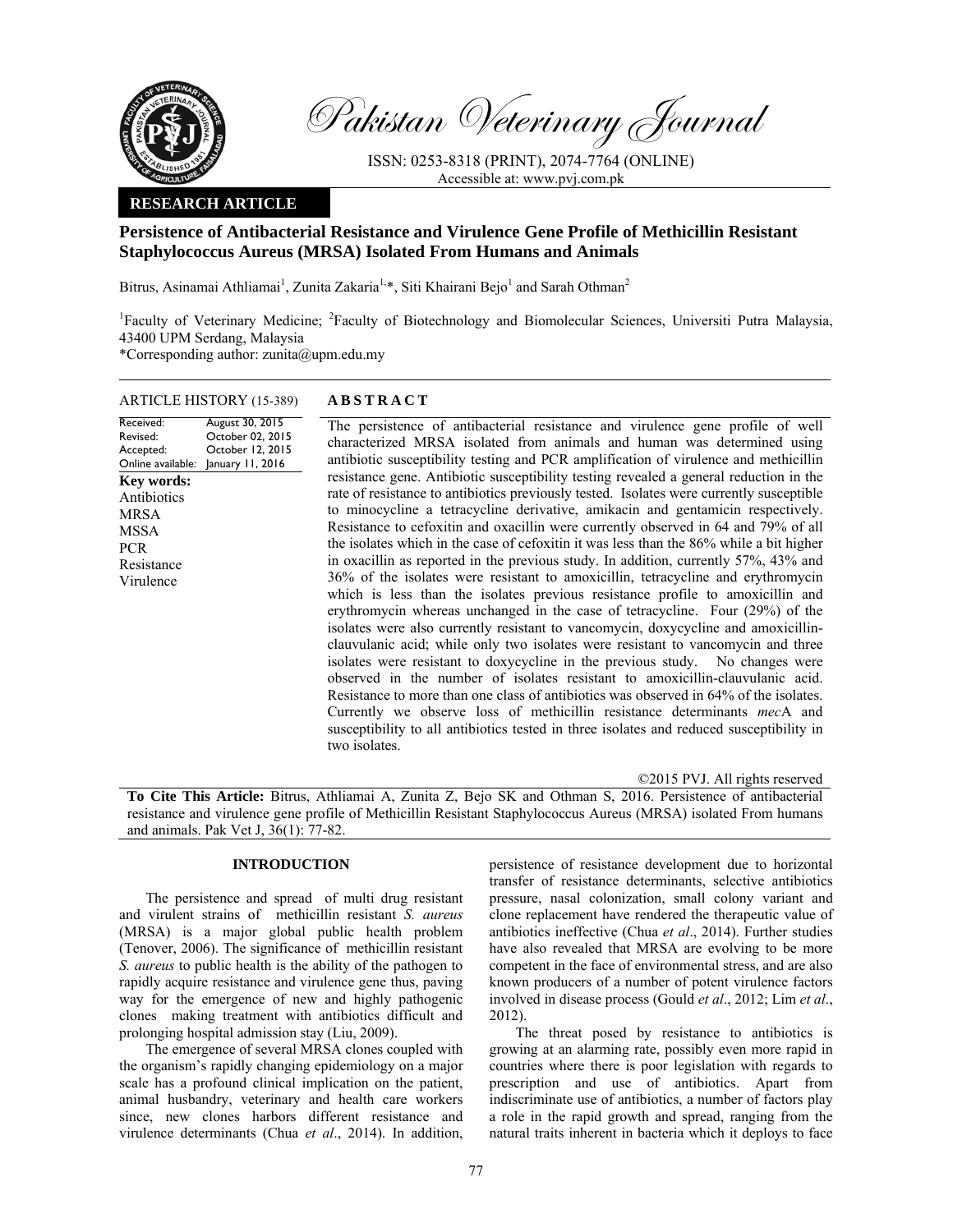the therapeutic effect of antibiotics, to regulatory and economic issues behind antibiotic abuse. Understanding the factors influencing the persistence and spread of MRSA will help in providing the impetus towards designing an efficient strategy vital to the prevention and control of MRSA infection. We hypothesized that antibiotic resistance gene persist and that MRSA harbors a number of putative virulence factors. This study was designed to determine the persistence of antibiotic resistance and virulence gene profiles of well characterized MRSA isolated from animals and humans in Malaysia.

## **MATERIALS AND METHODS**

**Bacterial Isolates:** A total of 14 MRSA stock cultures obtained from animals (3 dogs, 1 cat, 2 chicken), 1 environmental sample and 7 humans isolates from previous studies (Abdulkadir, 2012; Erkihun, 2010) were used in this experiment. The isolates were collected from 2008-2011 and were identified as *S. aureus* using biochemical test and Staphylococcus identification kit, Staphytect plus<sup>(R)</sup> (Oxoid, UK) and Dry spot<sup>TM</sup> Staphytect plus (DR0100M, UK) respectively according to the manufacturers recommendation before they were stored in cryobeads tubes at -80C. The cultures were revived by sub-culturing onto blood agar and were reconfirmed as *S. aureus* by biochemical tests and PCR amplification of the endonuclease species specific *nuc* gene. MRSA confirmation was carried out by culturing onto oxacillin screening agar base (ORSAB) (Oxoid, UK) and PCR amplification of methicillin resistance determinants *mec*A.

**Antibiotic susceptibility test:** Antibiotic susceptibility testing was performed using Kirby-Bauer disk diffusion. The inhibition zone diameter was measured and interpreted according to the guidelines of Clinical Laboratory Standard Institute (CLSI, 2014). All isolates were tested for susceptibility to ten critically important antibiotics amoxicillin 25µg, minocycline 30µg, imipenem 10µg, amikacin 30µg, amoxicillin-clauvulanic acid 30µg, doxycycline 30µg, tetracycline 10µg, erythromycin 15µg, streptomycin 10µg, vancomycin 30µg, and three highly important antibiotics, i.e., oxacillin 1µg, cefoxitin 30µg, gentamicin 10µg, and (Oxoid, UK).

**Polymerase chain reaction:** Genomic DNA was extracted from overnight grown cultures by boiling method as previously described by (Chen *et al*., 2009) but without the use of lysostaphin. The detection of methicillin resistance determinant *mec*A and ten selected virulence genes were performed in a 50µL reaction volume. The reaction was performed in a thermocycler (Bio-Rad) using specific primers (IDT Singapore) and appropriate PCR cycling conditions as previously described by Mehrotra *et al*. (2000) for *mec*A, *et*A and B, Sapri *et al*. (2011) for *Pvl* and *tst-1*, Williams *et al*. (2000) for *set-1*, Zdzalik *et al*. (2012) for *Ssp*A, Kumar *et al*. (2011) for *hlα* and *hlβ*, Chiang *et al*. (2008) for *Seu* and Said-Salim *et al*. (2003) for *geh* (Table 1). Electrophoresis of PCR products was carried out in 2%

agarose (Sigma-Aldrich) prepared in a 0.5X TBE buffer. Ten microliter (10 uL) of PCR products each were electrophoresed at 80V for 90min and then visualized under the transilluminator UV-light using a gel documentation system alpha imager (Bio-Rad).

#### **RESULTS**

**Antibiotic susceptibility test:** Persistence of antibiotic resistance of MRSA isolates were determined by comparing their current resistance profile with the isolate's previous resistance profile as shown in Table 2. Antibiotic susceptibility testing revealed a general reduction in the rate of resistance to antibiotics previously tested. Currently all isolates were susceptible to minocycline a tetracycline derivative, amikacin and gentamicin respectively while not all isolates were resistant to the same antibiotics as observed in the previous study. Resistance to cefoxitin and oxacillin were currently observed in 64 and 79% of all the isolates which in the case of cefoxitin it was less than the 86% as reported in the previous study. However, in the case of oxacillin, the resistance profile was higher than the 57% as observed in the previous study. We currently observed 57%, 43% and 36% resistance to amoxicillin, tetracycline and erythromycin which is a much lower resistance profile as compared to the isolates' previous resistance profile to both amoxicillin and erythromycin. There was no change in the number of isolates resistant to tetracycline in both studies. Four (29%) of the isolates were currently observed to be resistant to vancomycin, doxycycline and amoxicillin-clauvulanic acid; however, when compared with their previous resistance profile we noticed that only two isolates were resistant to vancomycin while only three isolates were resistant to doxycycline. There were no changes in the number of resistance to amoxicillin-clauvulanic acid both in the current and previous studies. Resistance to more than one class of antibiotics was observed in 64% of the isolates. Amplification of methicillin resistance determinant revealed that three isolates were currently *mec*A negative and were also susceptible to all antibiotics tested which were not the case as observed in the previous study.

**PCR amplification of virulence gene:** Results of PCR amplification of genes coding for virulence determinants are shown in Figure 1 and 2 which revealed that 4 (29%) of the isolates were positive for the phage-borne Panton valentine leucocidin (*Pvl*), 57% for beta hemolysin (*hlβ*), 86% for Staphylococcus exotoxin-like toxin 1(*set1*). In addition, 21% were positive for v8 protease (*SspA*) and exfoliative B (*etB*) respectively. Similarly, 7.1% were positive for *tst*, exfoliative A (*etA*) and alpha hemolysin (*hlα*). In addition, 14.3% were positive for gene coding for staphylococcus enterotoxin u (*Seu*) and lipase encoding gene (*geh*) as depicted in Table 3.

#### **DISCUSSION**

The study on persistence of antibacterial resistance and virulence gene profile was designed in order to determine the potentials of MRSA in retaining their resistance capabilities even after prolonged storage at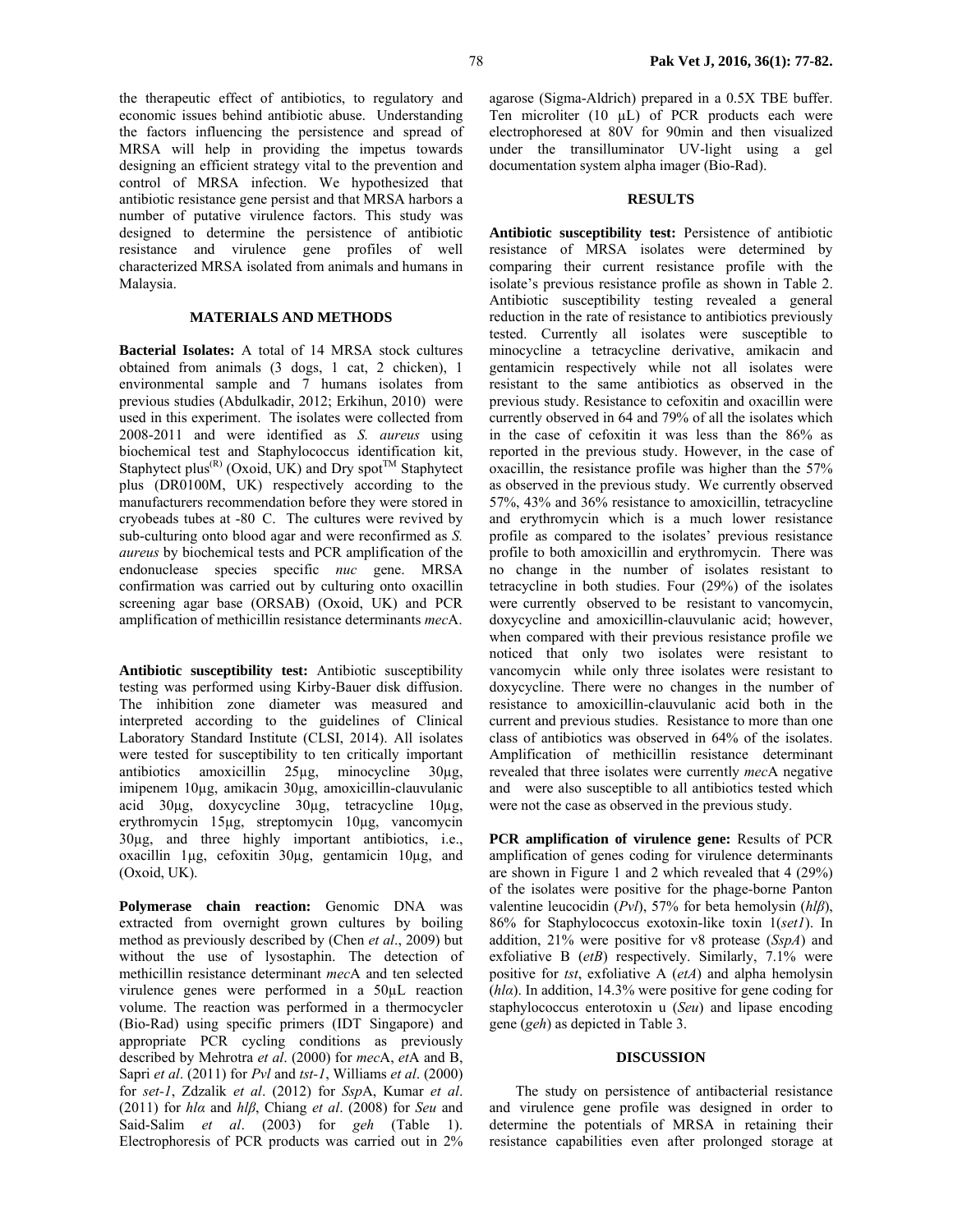| Gene           | Primer set    | <b>Table 1:</b> Nucleotide sequences and anticipated sizes of FCR products for the S. <i>dureds</i> gene-specific oligonucleotide primers used in this study<br>Oligonucleotide sequence | <b>PCR</b> conditions |                              | Product  | References               |  |
|----------------|---------------|------------------------------------------------------------------------------------------------------------------------------------------------------------------------------------------|-----------------------|------------------------------|----------|--------------------------|--|
|                |               |                                                                                                                                                                                          | Temp (°C)             | $\overline{\text{Time}}$ (s) | size(bp) |                          |  |
| <b>Nuc</b>     | NUC-F         | 5'-GCG ATT GAT GGT GAT ACG GTT-3'                                                                                                                                                        | 94                    | 60                           | 278      | Saiful et al. (2006)     |  |
|                | NUC-R         | 5'-AGC CAA GCC TTG ACG AAC TAA AGC-3'                                                                                                                                                    | 55                    | 30                           |          |                          |  |
|                |               |                                                                                                                                                                                          | 72                    | 120                          |          |                          |  |
| mecA           | MECA-F        | 5'-ACT GCT ATC CAC CCT CAA AC-3'                                                                                                                                                         | 94                    | 120                          | 163      | Mehrotra et al. (2000)   |  |
|                | MECA-R        | 5'-CTG GTG AAG TTG TAA TCT GG-3'                                                                                                                                                         | 57                    | 120                          |          |                          |  |
|                |               |                                                                                                                                                                                          | 72                    | 60                           |          |                          |  |
| $Tst-I$        | TST-F         | 5'-TGA TAT GTG GAT CCG TCA T-3'                                                                                                                                                          | 94                    | 120                          | 387      | Sapri et al. (2011)      |  |
|                | TST-R         | 5'-AAA CAC AGA TGG CAG CAT-3'                                                                                                                                                            | 58                    | 60                           |          |                          |  |
|                |               |                                                                                                                                                                                          | 72                    | 120                          |          |                          |  |
| Seu            | SEU-F         | 5'-ATT TGC TTT TAT CTT CAT-3'                                                                                                                                                            | 94                    | 30                           | 167      | Chiang et al. (2008)     |  |
|                | SEU-R         | 5'-GGA CTT TAA TGT TTG TTT CTG AT-3'                                                                                                                                                     | 51                    | 30                           |          |                          |  |
|                |               |                                                                                                                                                                                          | 72                    | 30                           |          |                          |  |
| Set-1          | SET-I-F       | 5'-GGG ACA GAA TAA TAC TAT GAA ATT AA                                                                                                                                                    | 94                    | 60                           | 253      | Williams et al. (2000)   |  |
|                | SET-I-R       | AAA CG-3'                                                                                                                                                                                | 53                    | 60                           |          |                          |  |
|                |               | 5'-ATC TTT TTG GTT AAA GCG TAC-3'                                                                                                                                                        | 72                    | 60                           |          |                          |  |
| PvI            | PVL-F         | 5'-ATG TCT GGA CAT GAT CCA A-3'                                                                                                                                                          | 94                    | 120                          | 970      | Sapri et al. (2011)      |  |
|                | PVL-R         | 5'-AAC TAT CTC TGC CAT ATG GT-3'                                                                                                                                                         | 58                    | 60                           |          |                          |  |
|                |               |                                                                                                                                                                                          | 72                    | 120                          |          |                          |  |
| sspA           | SSPA-F        | 5'-GCG ACA CTT GTG AGT TCT CCA GC-3'                                                                                                                                                     | 95                    | 60                           | 772      | Zdzalik et al. (2012)    |  |
|                | SSPA-R        | 5'-GTT TTA AGA AGT TGC GTA CAT TTT C-3'                                                                                                                                                  | 50                    | 60                           |          |                          |  |
|                |               |                                                                                                                                                                                          | 72                    | 60                           |          |                          |  |
| Geh            | GEH-F         | 5'-GCA CAA GCC TCG G-3'                                                                                                                                                                  | 94                    | 60                           | 319      | Said-Salim et al. (2003) |  |
|                | GEH-R         | 5'-GAC GGG GGT GTA G-3'                                                                                                                                                                  | 50                    | 60                           |          |                          |  |
|                |               |                                                                                                                                                                                          | 72                    | 60                           |          |                          |  |
| etA            | ETA-F         | 5'-GCA GGT GTT GAT TTA GCA TT-3'                                                                                                                                                         | 94                    | 120                          | 93       | Mehrotra et al. (2000)   |  |
|                | ETA-R         | 5'-AGA TGT CCC TAT TTT TGC TG-3'                                                                                                                                                         | 57                    | 120                          |          |                          |  |
|                |               |                                                                                                                                                                                          | 72                    | 60                           |          |                          |  |
| etB            | ETB-F         | 5'-ACA AGC AAA AGA ATA CAG CG-3'                                                                                                                                                         | 94                    | 120                          | 226      | Mehrotra et al. (2000)   |  |
|                | ETB-R         | 5'-GTT TTT GGC TGC TTC TCT TG-3'                                                                                                                                                         | 57                    | 120                          |          |                          |  |
|                |               |                                                                                                                                                                                          | 72                    | 120                          |          |                          |  |
| $H I\alpha$    | $HL\alpha$ -F | 5'-GGT TTA AGC CTG GCC TTC-3'                                                                                                                                                            | 94                    | 30                           | 543      | Kumar et al. (2011)      |  |
|                | $HL\alpha$ -R | 5'-CAT CAC GAA CTC GTT CG-3'                                                                                                                                                             | 50                    | 30                           |          |                          |  |
|                |               |                                                                                                                                                                                          | 72                    | 60                           |          |                          |  |
| $H\mathcal{B}$ | $HL\beta$ -F  | 5'-GCC AAA GCC GAA TCT AAG-3'                                                                                                                                                            | 94                    | 30                           | 833      | Kumar et al. (2011)      |  |
|                | $HL\beta$ -R  | 5'-GCG ATA TAC ATC CCA TGG C -3'                                                                                                                                                         | 50                    | 30                           |          |                          |  |
|                |               |                                                                                                                                                                                          | 72                    | 60                           |          |                          |  |

| Table I: Nucleotide sequences and anticipated sizes of PCR products for the S. aureus gene-specific oligonucleotide primers used in this study |
|------------------------------------------------------------------------------------------------------------------------------------------------|
|                                                                                                                                                |

Table 2: Comparison of Antibiotic Susceptibility and Virulence Gene Profile of MRSA Isolated From Humans and Animals

| ID               | Resistance Profile (I)                           | Resistance Profile (II)                | Virulence gene                 |
|------------------|--------------------------------------------------|----------------------------------------|--------------------------------|
| <b>SHI</b>       | AK, AML, OX, FOX, S, MH, AMC, CN, IPM, TE, E(11) | AML, OX, FOX, S, VA, TE, E(7)          | mecA, etB, geh, hlb, Set1, pvl |
| SH <sub>2</sub>  | AK, AML, S, CN(4)                                | $-(0)$                                 | etA, hlb, Set I, Seu           |
| SH3              | AK,AML,OX,FOX,S,MH,CN,TE,E(9)                    | AML, OX, FOX, AMC, E(5)                | mecA, Set1, Seu, tst           |
| SH <sub>4</sub>  | AK, S, MH, TE(4)                                 | AML, FOX, OX, S, AMC, DO, TE, E(8)     | mecA, etB, hlb, Set, pvl       |
| SH <sub>5</sub>  | AK, AML, OX, FOX, S, MH, DO, AMC, CN, TE, E(11)  | OX(1)                                  | hlb, Set l                     |
| SH <sub>6</sub>  | AML, OX, MH, AMC(4)                              | OX, FOX(2)                             | SspA                           |
| SH <sub>7</sub>  | AK, OX, S, MH, CN, VA(6)                         | $-(0)$                                 | etB, Set I                     |
| <b>SCTI</b>      | AK, AML, OX, FOX(4)                              | AML, OX, FOX(3)                        | mecA, hla, Pvl                 |
| <b>SEV1</b>      | AK, AML, OX, FOX, MH, DO, AMC, CN, TE, E, VA(11) | AML, OX, FOX, S, AMC, TE, E, VA(8)     | mecA, hlb, set l               |
| <b>SDGI</b>      | AK, AML, OX, FOX(4)                              | $-(0)$                                 | Set I                          |
| SDG <sub>2</sub> | AK, AML, OX, FOX, S, AMC, E(7)                   | OX, FOX, S, DO, TE, E, VA(7)           | mecA, hlb, Set1, SspA          |
| SDG3             | AML, OX, FOX, S(4)                               | AML, OX, FOX, S, AMC, DO, TE, E, VA(9) | mecA, hlb, Set1, pvl           |
| SCHI             | AK, AML, OX, FOX, S, DO, TE, E(8)                | OX(1)                                  | Set l                          |
| SCH <sub>2</sub> | AML, OX, MH(3)                                   | OX, FOX, S, TE (4)                     | mecA, hlb, Set I               |

(II): current profile

#### Table 3: Virulence gene profiles of local MRSA isolates

| Source        | ID               | Virulence gene |           |                  |           |           |                |                |           |           |             |       |                   |
|---------------|------------------|----------------|-----------|------------------|-----------|-----------|----------------|----------------|-----------|-----------|-------------|-------|-------------------|
|               |                  | nuc            | mecA      | etA              | etB       | geh       | $h \mathsf{B}$ | $Hl\alpha$     | Set I     | Seu       | <b>SspA</b> | tst   | Pvl               |
|               |                  | 267bp          | 63bp      | 93 <sub>bp</sub> | 226bp     | 319bp     | 543bp          | 833bp          | 253bp     | 167bp     | 772bp       | 387bp | 970 <sub>bp</sub> |
| <b>Humans</b> | <b>SHI</b>       | +              | $\ddot{}$ |                  | $\ddot{}$ | $\ddot{}$ | $\ddot{}$      | $\blacksquare$ | $\ddot{}$ |           |             |       | $\ddot{}$         |
|               | SH <sub>2</sub>  | +              |           | +                |           | $\ddot{}$ | $\ddot{}$      |                |           | $\ddot{}$ | $\ddot{}$   |       |                   |
|               | SH <sub>3</sub>  | +              |           |                  |           |           |                |                |           | $\ddot{}$ |             |       |                   |
|               | SH <sub>4</sub>  |                |           |                  | $\ddot{}$ | -         |                |                |           |           |             |       |                   |
|               | SH <sub>5</sub>  |                |           |                  |           | -         |                |                |           |           |             |       |                   |
|               | SH <sub>6</sub>  |                |           |                  |           |           |                |                |           |           |             |       |                   |
|               | SH7              |                |           |                  | $\ddot{}$ |           |                |                |           |           |             |       |                   |
| Dog           | <b>SDGI</b>      |                |           |                  |           |           |                |                |           |           |             |       |                   |
|               | SDG <sub>2</sub> | +              |           |                  |           |           |                |                |           |           | ٠           |       |                   |
|               | SDG3             | +              |           |                  |           |           |                |                |           |           |             |       |                   |
| Environment   | <b>SEVI</b>      | +              |           |                  |           |           |                |                |           |           |             |       |                   |
| Cat           | <b>SCTI</b>      |                |           |                  |           |           |                | +              |           |           |             |       |                   |
| Chicken       | <b>SCHI</b>      | +              |           |                  |           |           |                |                |           |           |             |       |                   |
|               | SCH <sub>2</sub> | $\ddot{}$      |           |                  |           |           |                |                |           |           |             |       |                   |
|               | <b>TOTAL</b>     | 100%           | 57%       | 7%               | 21%       | 14%       | 57%            | 7%             | 86%       | 14%       | 21%         | 7%    | 29%               |

+: positive, - : negative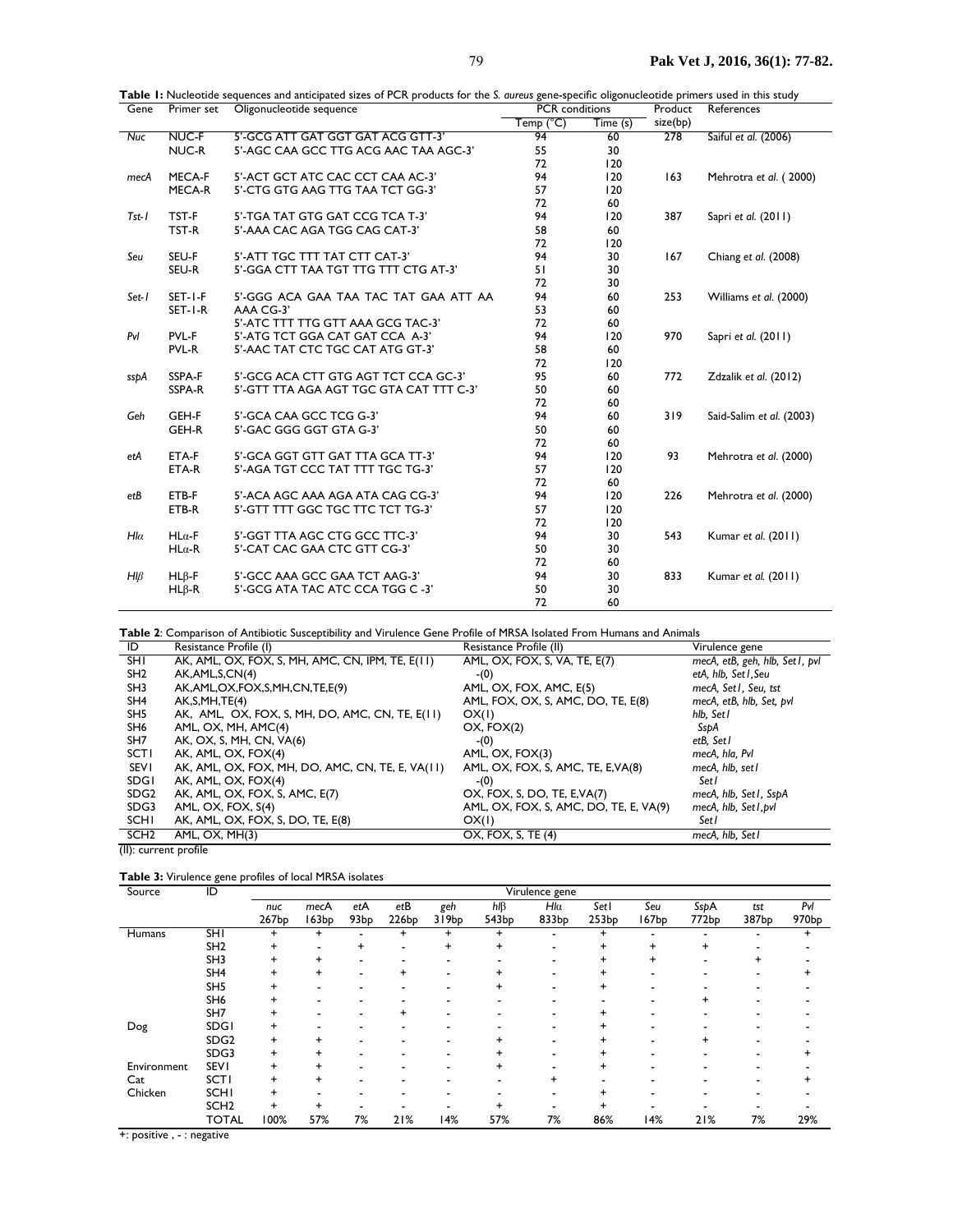

**Fig. 1:** PCR amplification of virulence gene of MRSA isolated from humans and animals, Lane 1-4 showing hlβ 833bp gene, lane 5 & 6 showing SspA 772bp & geh 319, lane 7-9 set1 253bp, lane10 negative control resolved in 2% agarose gel electrophoresis using 0.5X TBE buffer at 80V for 90min. (M= 100bp gene Exact DNA maker, Fisher Scientific).



Fig. 2 (a): PCR amplification of mecA gene in MRSA lane 1 mecA 163bp, lane 2 *Staphylococcus aureus* ATCC25923, lane 3 positive control, lane 4 negative control**, (b):** lane 1 negative control, lane 2&6 Pvl 970bp resolved in 2% agarose gel electrophoresis using 0.5X TBE buffer at 80V for 90min.

-80ºC with a view to regulating the spread of antibacterial resistance. In this study, a general increase was observed in susceptibility to antibiotics amongst MRSA isolates after prolonged storage at -80ºC. Initial resistance profile of the isolates revealed a significant decrease in resistance to amikacin, amoxicillin and oxacillin, as compared to their current profile.

Similar findings were also observed in resistance to doxycycline and streptomycin however, no variation was observed in the isolates' resistance to amoxicillinclauvulanic acid, imipenem, tetracycline and erythromycin. Currently none of the isolates were resistant to amikacin, gentamicin and minocycline,

however, intermediate resistance was observed. This variation observed in the pattern of resistance may have been contributed by lack of prior exposure of the isolates to antibiotics, duration and condition of storage (Van Griethuysen *et al*., 2005) or perhaps loss due to mutation. Resistance to vancomycin observed might be due to emergence of low–level vancomycin resistance strains (Howden *et al*., 2006), this finding have clinical implication, since glycopeptides are considered drug of last resort in the treatment of *S. aureus* infection and emergence of low level resistance strains have been reported as the cause of treatment failures associated with MRSA infections (Song *et al*., 2004). Currently, reduced susceptibility to antibiotics tested was observed in two isolates SDG3 (dog) and SH4 (human) as compared to their previous resistance profile which shows they were susceptible to quiet a number of antibiotics tested. This unique change in resistance profile observed in the isolates could be due to the effect of incubation temperature and content of the culture medium as well as the duration of incubation (Rohrer *et al.*, 2003).

The presence of *mec*A gene is seen as a benchmark in determining methicillin resistance in *S. aureus*. The loss of *mec*A gene in three isolates may possibly be due to the effect of prolonged storage; mutation or loss due to fitness cost, another explanation could be that since MRSA exhibit hetero-resistance, it is not however impossible to assert that the cryobeads taken from the stock cultures at the point of inoculation is embedded with a small colony variant of *mec*A negative strain of MRSA. Nonetheless, this finding is consistent with the report by Van Griethuysen *et al*. (2005) who observed a loss of *mec*A in 14.4% out of the 250 MRSA cultures after prolonged storage at  $-80^{\text{m}}$ C. similar findings were reported by other researchers (Hürlimann-Dalel *et al*., 1992; Berger-Bächi and Tschierske, 1998; Katayama *et al*., 2000). In addition, hyper production of altered penicillin binding proteins and other unidentifiable factors are responsible for increase resistance to methicillin in some *mec*A negative S. *aureus* (Chambers, 1997) and this could also result in the isolation of *mec*A negative strain even though phenotypically it was resistant to methicillin and cefoxitin. Such unique features may lead to the suspicion that those *mec*A deficient strains might be those MRSA showing borderline resistance towards oxacillin, borderline oxacillin resistant *S. aureus* are hyper producers of altered penicillin binding protein or penicillinase (Brown, 2001). Several other factors are known to have played a role in the development of methicillin resistant in *S. aureus,* absence of *mec*A can be associated with a range of factors, since there are other mechanism that contribute to the development of methicillin resistance in *S. aureus* (Berger-Bachi and Tschierske, 1998). Expression of methicillin resistance has been shown to be influenced by the genes involved in precursor turnover, transport and regulation, and finally signal transduction (Berger-Bächi and Rohrer, 2002); which could lead to failure of detection methicillin resistance in *S. aureus.*

PCR amplification of virulence gene revealed that the carriage rate of virulence determinants were relatively higher in human than our animals' isolates. However, with majority of our isolates positive for the commonly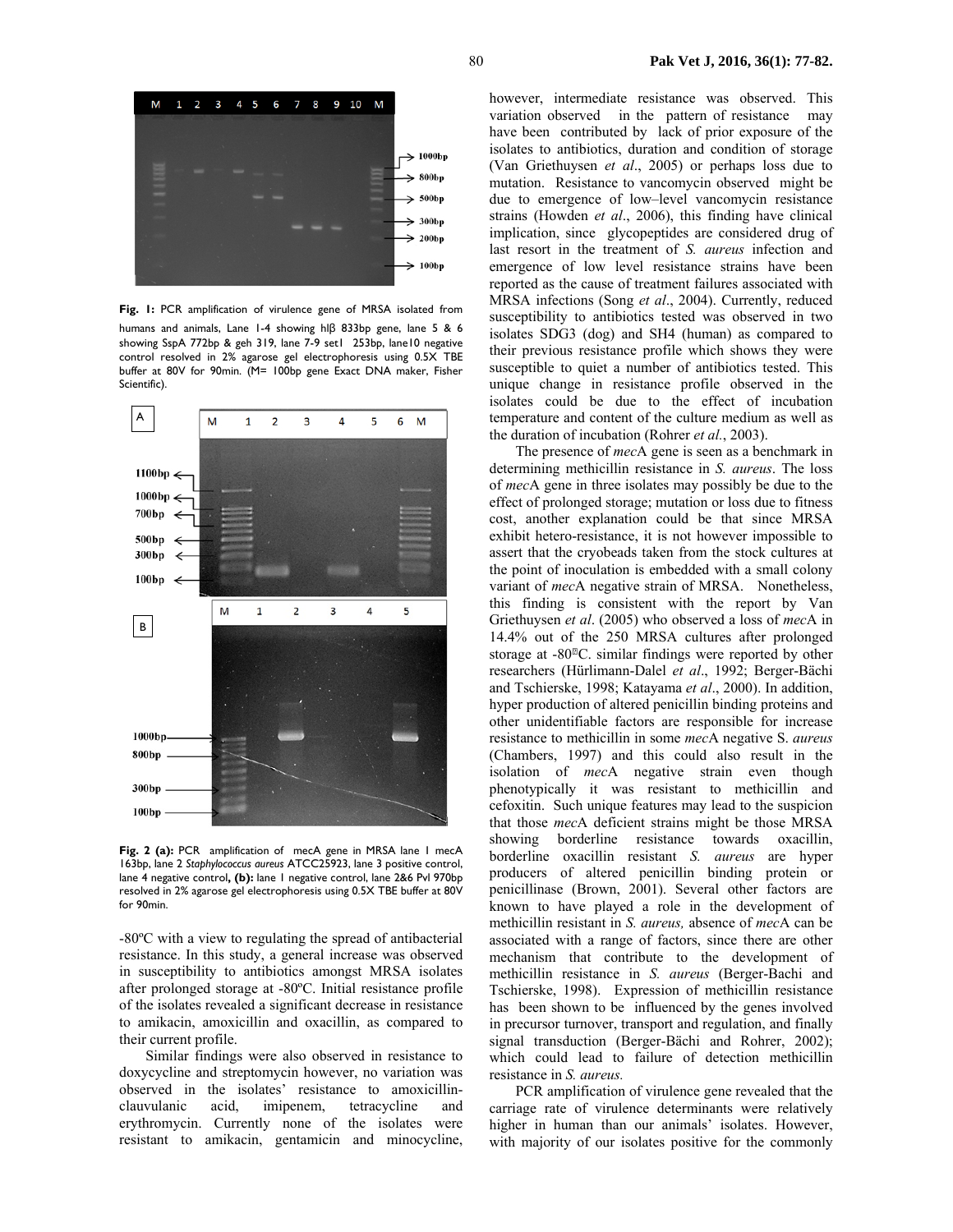isolated food poisoning-borne staphylococcal exotoxin- 1 (*set1*), Staphylococcus exotoxin like toxin (*set*1) is an exotoxins which are involve in staphylococcal food poisoning, stimulation of T-lymphocytes and toxic shock syndrome. They share similar biological activities with streptococcal exotoxins and hence the name pyrogenic toxins (Williams *et al*., 2000). Furthermore, studies have revealed that 40% of clinical *S. aureus* are known to produce at least one of the four exotoxin types (Schmitz *et al*., 1998). This finding is in congruent with our studies since about 86% of our isolates were positive for the gene coding for virulence even though the sample size was low. In addition, the high carriage rate of *Set*1 in our isolates could be due to the fact that since majority of *S. aureus* superantigens are located on the mobile genetic elements and thus can be easily acquired horizontally from other cells.

 We also observed that 7% and 57% of the isolates respectively were positive for the gene coding for alpha and beta hemolysin. Hemolysin are pore-forming water soluble toxin known to be expressed by 95% *S*. *aureus* isolates and possesses strong affinity for epithelial cells, macrophages, monocytes, fibroblast and erythrocytes and known to be regulated by accessory gene regulator (Grumann *et al*., 2014). Both hlα and hlβ have affinity for rabbit and sheep erythrocyte respectively and are very important in screening for *S. aureus* on blood agar. In addition, hl $\alpha$  is mostly seen in animal isolates which was consistent with our finding as only one isolate from cat was positive for α-hemolysin. Furthermore, four of our isolates were positive for the community associated methicillin resistant *S. aureus* (CA-MRSA) phage-borne associated Panton Valentine leucocidin toxin (PVL). PVL is an apparent virulence factor that is known to play a significant role in the pathogenesis of community acquired MRSA infection with high ability to stimulate cytolysis of the neutrophils, apoptosis and elaborating pro-inflammatory molecules (Liu, 2009). This explains the severity of CA-MRSA infections seen in humans since it targets inflammatory cells. PVL toxins are also responsible for skin and soft tissue infection in humans and commonly seen in USA 300 and 400 CA-MRSA strain (Chua *et al*., 2014). This toxin however, was never isolated in HA-MRSA, thus, indicating the possibility that we are dealing with a community acquired MRSA. Other genes found, includes the scalded skin syndrome exfoliative toxin A and B commonly isolated in human isolates. In addition it has been isolated in a case of CA-MRSA infection in Japan (Bukowski *et al*., 2010). This finding is also in congruent with our finding as one of our isolate (SH4) harbors both *etB* and *Pvl* gene. Our isolates were also positive for toxic shock syndrome toxin (*tst)*, Protease (*SspA*) and Lipase (*geh*), the role of the latter two in the pathogenesis of *S. aureus* is poorly understood except that protease are interferes with complement associated bacterial killing. Expression of virulence determinants is controlled by the accessory gene regulators and that could explain the reason why high carriage rate was observed in some isolates while low in others.

**Conclusions:** Increase in susceptibility to antibiotics was observed in all isolates after prolong storage at -80 C. In

addition, relatively high carriage rate of the virulence determinants in our isolates were also observed. These findings affirms the importance of resistance and virulence determinants to successful adaptation of MRSA and emphasize the need for further research on the mechanism of antibiotic resistance acquisition and the role of virulence as well as regulatory genes in the pathogenesis of MRSA with a view to ensuring effective prevention and control of MRSA spread.

**Acknowledgements:** This research has been supported by Universiti Putra Malaysia Research University Grant (9428800) and Fundamental Research Grant Scheme, Ministry of Higher Education Malaysia. (5524643). The authors thank the laboratory staff at Bacteriology laboratory, Department of Veterinary Pathology and Microbiology, Faculty of Veterinary Medicine, Universiti Putra Malaysia, for their kind cooperation throughout the course of this study.

**Author's contribution:** The design and execution of this research study is a collective effort of all the authors. All authors were also involved in the critical analysis and review of the manuscript.

#### **REFERENCES**

- Abdulkadir MM, 2012. Molecular characterization and Antibiotic susceptibility of methicillin resistance *Staphylococcus aureus* isolated from chickens and cattle. PhD Thesis; Universiti Putra Malaysia (UPM), Selangor Malaysia.
- Berger-Bächi B and Rohrer S, 2002. Factors influencing methicillin resistance in staphylococci. Arch Microbiol*,* 178: 165-171.
- Berger-Bächi B and Tschierske M, 1998. Role of fem factors in methicillin resistance. Drug Res Updates*,* 1: 325-335.
- Brown DFJ, 2001. Detection of methicillin/oxacillin resistance in staphylococci. J Antimicrob Chemother*,* 48: 65-70.
- Bukowski M, Benedykt W and Grzegorz D, 2010. Exfoliative toxins of *Staphylococcus aureus*. Toxins*,* 2: 1148-1165.
- Chambers HF, 1997. Methicillin resistance in staphylococci: molecular and biochemical basis and clinical implications. Clin Microbiol Rev*,*  10: 781-791.
- Chen L, Mediavilla JR, Oliveira DC, Willey BM, de Lencastre H *et al*., 2009. Multiplex real-time PCR for rapid Staphylococcal cassette chromosome mec typing. J Clin Microbiol, 47: 3692-3706.
- Chiang Y, Liao WW, Fan CM, Pai WY, Chiou CS *et al.*, 2008. PCR detection of Staphylococcal enterotoxins (SEs) N, O, P, Q, R, U, and survey of SE types in *Staphylococcus aureus* isolates from foodpoisoning cases in Taiwan. Intl J Food Microbiol*,* 121: 66-73.
- Chua KYL, Howden BP, Jiang JH, Stinear T, Peleg AY *et al.,* 2014. Population genetics and the evolution of virulence in *Staphylococcus aureus*. Infect Gen and Evol*,* 21: 554-562.
- Clinical and Institute Laboratory Standards, 2014. Performance Standards for Antimicrobic Disc Susceptibility Tests. Approv Standard*;* M2-A9. 11th Ed; ISBN: 1-56238-898-3. Wayne, PA, USA.
- Erkihun AW, 2010. Molecular Heterogeneity of Methicillin resistance *Staphylococcus aureus* isolated from humans, animals and environmental surfaces. Master Thesis, Universiti Putra Malaysia (UPM), Selangor Malaysia.
- Gould IM, David MZ, Esposito S, Garau J, Lina G *et al.,* 2012. New insights into meticillin-resistant *Staphylococcus aureus* (MRSA) pathogenesis, treatment and resistance. Int | Antimicrob Agents, 39: 96-104.
- Grumann D, Nübel U and Bröker BM, 2014. *Staphylococcus aureus* toxins - Their functions and genetics. Infect Gen Evol, 21: 583-592.
- Howden BP, PD Johnson, PB Ward, TP Stinear *et al.,* 2006. Isolates with low-level vancomycin resistance associated with persistent methicillin-resistant *Staphylococcus aureus* bacteremia. Antimicrob Agents Chemother, 50: 3039-3047.
- Hürlimann-Dalel RL, Ryffel C, Kayser FH and Berger-Bächi B, 1992. Survey of the methicillin resistance-associated genes mecA,